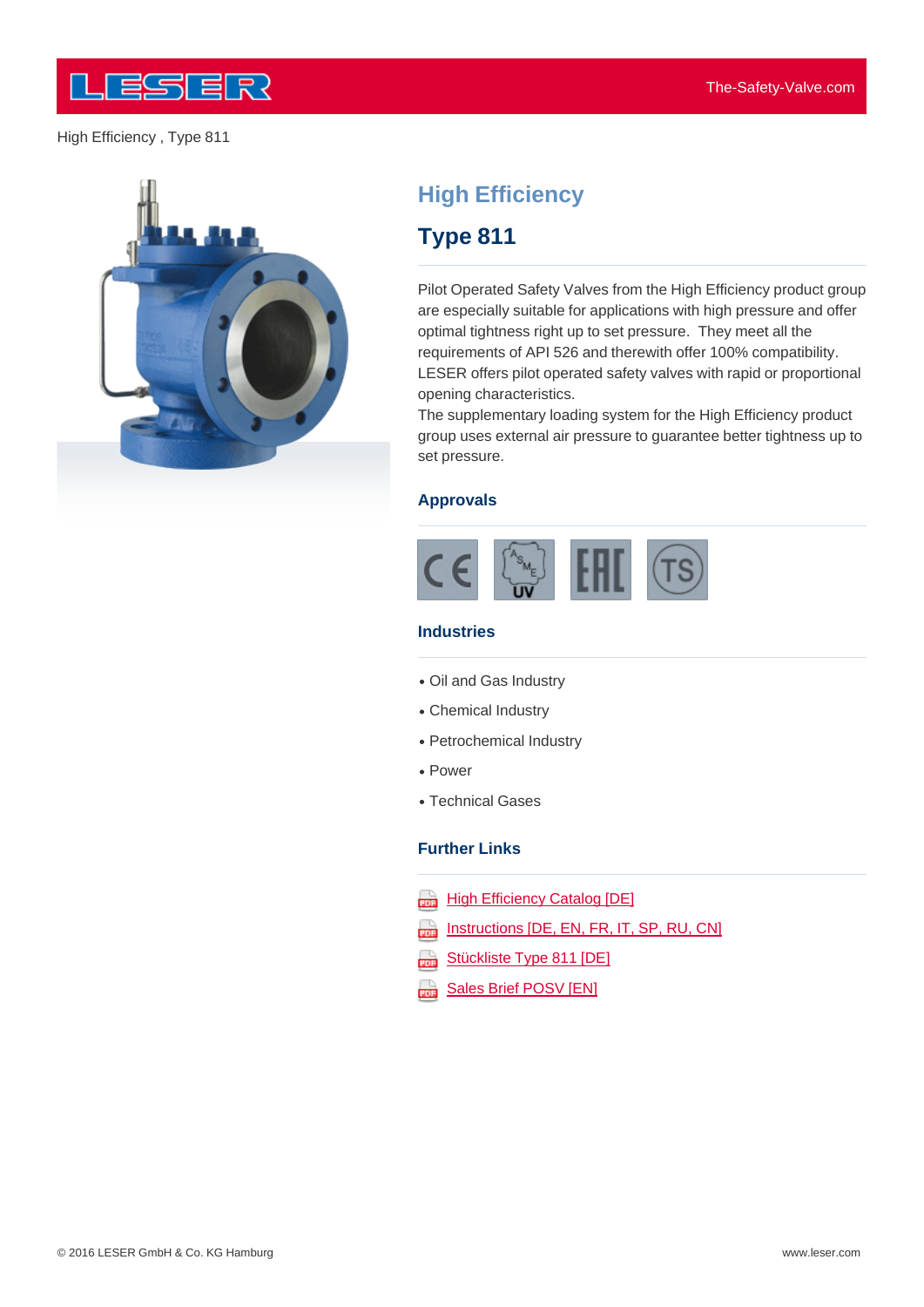

#### **Datasheet**

| <b>Product info</b>                          | <b>Metric unit</b>                                                                            | <b>US unit</b>                                                                                |
|----------------------------------------------|-----------------------------------------------------------------------------------------------|-----------------------------------------------------------------------------------------------|
| Key feature                                  | pilot operated / Pop Action                                                                   | pilot operated / Pop Action                                                                   |
| Nominal<br>diameter inlet                    | DN 25 - DN 200                                                                                | $1" - 8"$                                                                                     |
| Nominal<br>diameter inlet -<br><b>Thread</b> |                                                                                               |                                                                                               |
| Nominal<br>diameter inlet -<br>Flange        |                                                                                               |                                                                                               |
| Nominal<br>diameter outlet                   |                                                                                               |                                                                                               |
| Orifice                                      | API Standard as well as Extra Orifice:<br>1 D 2 - 8 T 10 / 1 G 2 - 8 T + 10                   | API Standard as well as Extra Orifice:<br>1 D 2 - 8 T 10 / 1 G 2 - 8 T + 10                   |
| Pressure                                     |                                                                                               |                                                                                               |
| Actual orifice<br>diameter d0                | 11 - 190 mm                                                                                   | 0,433 - 7,087 in                                                                              |
| Actual orifice<br>area A0                    | 95 - 25446,9 mm <sup>2</sup>                                                                  | 0,147 - 39,443 in <sup>2</sup>                                                                |
| Pressure                                     | 2,5 - 256 bar                                                                                 | 36 - 3705 psig                                                                                |
| Flange rating<br>inlet                       | PN 10 - PN 250                                                                                | CL150 - CL1500                                                                                |
| Temperature<br>acc. to DIN EN                | -45 to 200 °C                                                                                 | -49 to 392 °F                                                                                 |
| Temperature<br>acc. to ASME                  | -45 to 200 $^{\circ}$ C                                                                       | $-49$ to 392 $\degree$ F                                                                      |
| Body material                                | 1.0619, 1.4408                                                                                | SA 216 WCB, SA 351 CF8M, SA 352 LCB                                                           |
| <b>KUB-Materials</b>                         |                                                                                               |                                                                                               |
| <b>Material inlet</b><br>body                |                                                                                               |                                                                                               |
| Valve<br>connection                          | Flange acc. to DIN EN 1092 or acc.to ASME B 16.5 or<br><b>JIS 2220</b>                        | Flange acc. to DIN EN 1092 or acc.to ASME B 16.5 or<br><b>JIS 2220</b>                        |
| Type of loading                              | controlled by process medium                                                                  | controlled by process medium                                                                  |
| Approvals                                    | ASME Sec. VIII Div. 1, PED/ DIN EN ISO 4126-4,<br>PED/ AD 2000-Merkblatt A2, AQSIQ, EAC, TSSA | ASME Sec. VIII Div. 1, PED/ DIN EN ISO 4126-4,<br>PED/ AD 2000-Merkblatt A2, AQSIQ, EAC, TSSA |
| Specials                                     | Pilot action type: Pop Action<br>Full open (overpressure): 1%                                 | Pilot action type: Pop Action<br>Full open (overpressure): 1%                                 |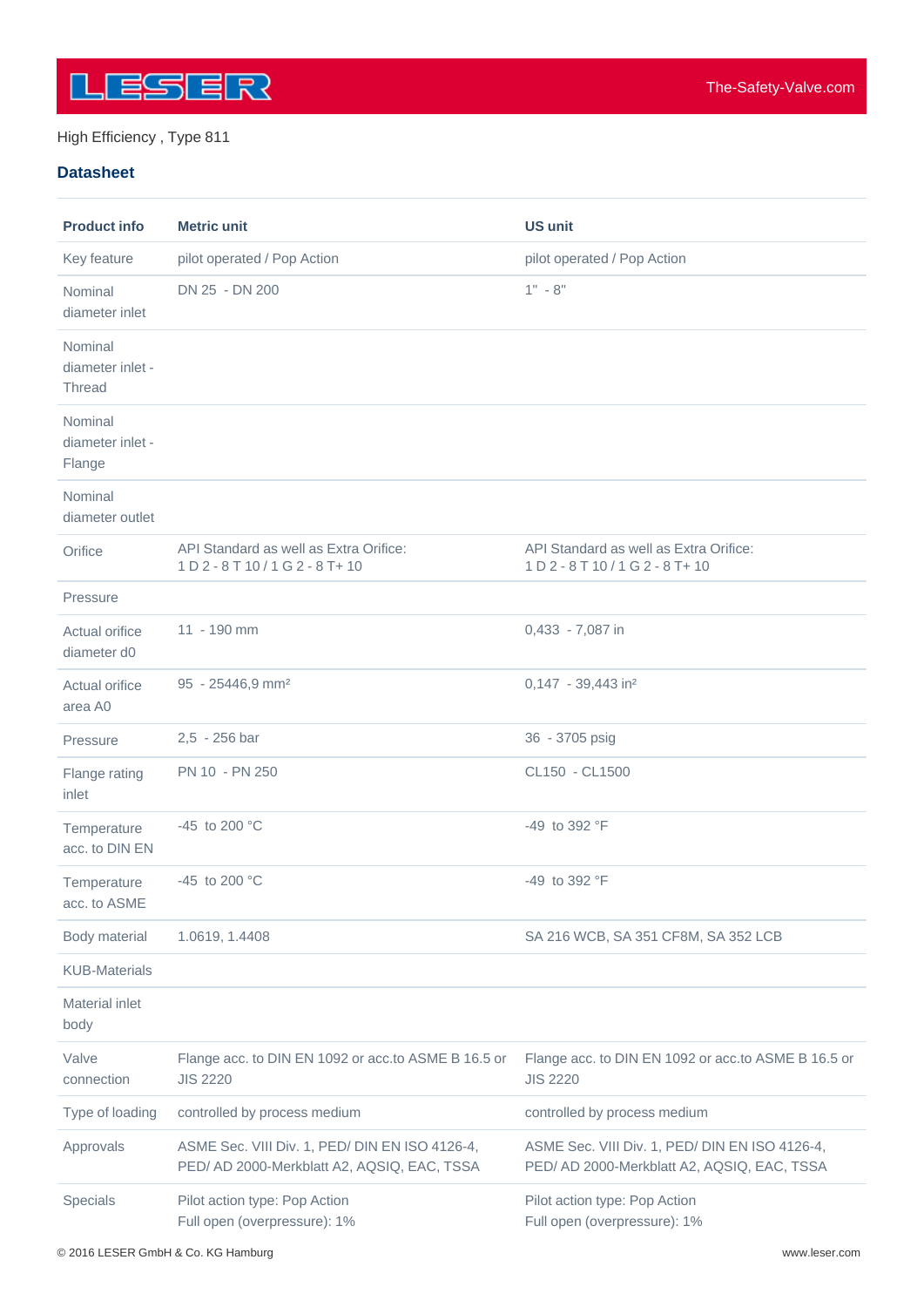

standard from 3 up to 15%) Application: Gas

standard from 3 up to 15%) Application: Gas